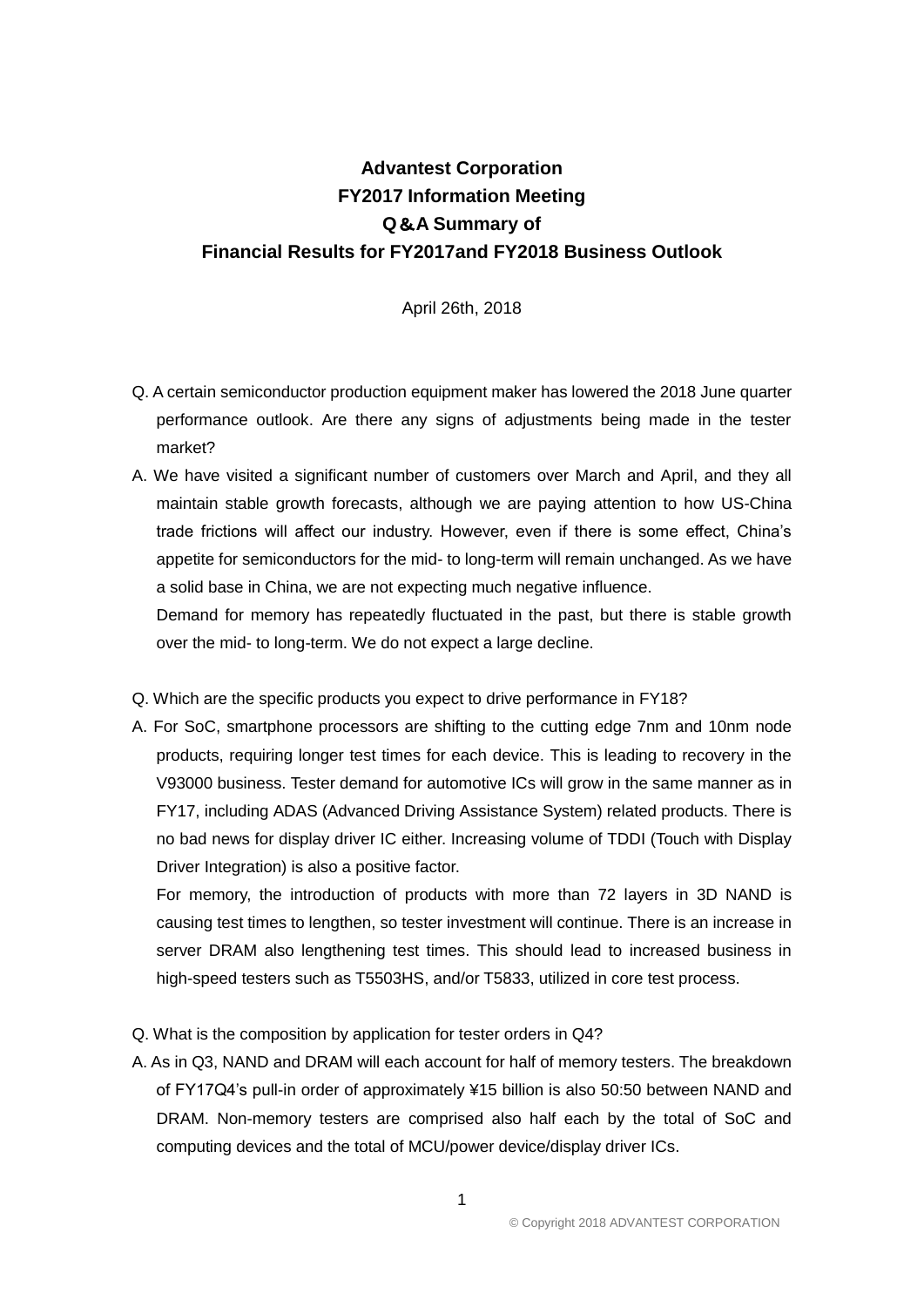- Q. How much sales can your current production capacity handle?
- A. Production was not meeting demand in the first half of FY17. However, sales continued to increase along with the rise in orders, and we are seeing our measures to expand our production capabilities take effect. Our sales increased to ¥67.9 billion in Q4, and we currently have the production capacity to support it. However, we have not completely resolved our issue with parts shortage.

Q. How would you split FY18's forecasted orders of ¥220 billion between H1 and H2? A. About half and half.

Q. Then how would you split your forecast for memory testers between H1 and H2?

- A. We are also expecting about half and half.
- Q. In that case, taking the effects of the pull-in orders of memory testers placed in FY17Q4, do you consider your memory tester order plan for FY18H2 conservative?
- A. Our FY18Q4 (2019 March quarter) coincides with the new accounting year (FY19Q1) of our customers. There is some difficulty in reading our customers' investment plan for their next fiscal year in advance, which resulted in the current order forecast.
- Q. Why is it that you are expecting FY18's gross margin to be at the same level as the previous year, regardless of the ¥3.3 billion in impairment loss of inventory assets booked in FY17 to no longer have effect?
- A. FY18's gross margin and FY17's gross margin excluding the effects of the impairment loss of inventory assets will be on the same level
- Q. What are the expected SG&A expenses for FY18?
- A. We are expecting it to be in the mid-80 billion yen range, including R&D expenses.
- Q. The forecast for logic testers was suddenly lowered in your competitor's earnings announcement. What is your take on it?
- A. I believe they were referring to the mobile AP (Application Processor) of a specific company, which we do not think will affect us.

Note